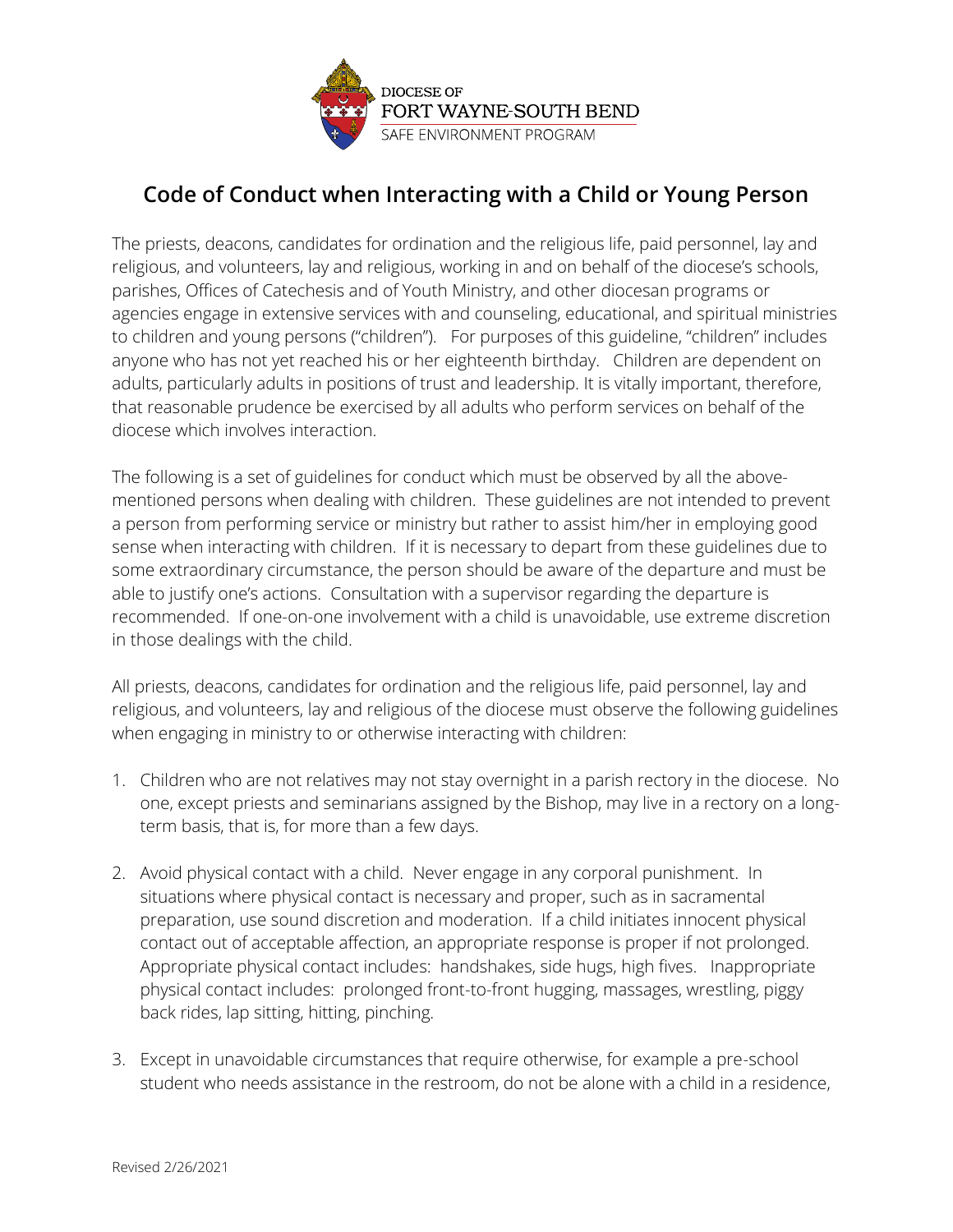school, sleeping facility, locker room, rest room, dressing facility, or other closed area. Adults should never shower, bathe, or dress in front of children and vice versa.

- 4. Any one-on-one counseling, tutoring, training, or other assistance or service with a child must be conducted in an open room setting without closed doors, except for a door with a window, and only if readily observable by others who may be in the room or in the hallway outside the room.
- 5. Seek responsible adults to be present at events involving children, such as games and athletic activities.
- 6. Youth group trips and school field trips must have enough adult chaperones, preferably of the same gender as participating children, to provide adequate supervision based upon the type of activity. Adult chaperones should supervise children of the same gender whenever possible. Children should have a chaperone of their same gender present on the trip even if it is not the adult assigned to their small group.
- 7. Never take an overnight trip alone with a child.
- 8. Do not drive alone with a child in a car unless parental permission has been given, preferably in writing.
- 9. Topics or vocabulary that would not be discussed or used comfortably in the presence of parents should not be discussed or used with children.
- 10. Alcohol, in the form of wine, may be given to those under the age of 21 only in very limited quantity and only in preparation for First Communion. Otherwise, never provide alcohol to anyone under the age of 21. Alcohol should not be used by adult supervisors or chaperones if activities with or responsibilities for children are scheduled.
- 11. Always maintain a professional posture in dealing with children. Avoid unwarranted emotional attachment and be aware of the attraction that children may have for adults in positions of authority and trust. If an adult senses that a child is developing an emotional or physical attraction, the adult should refer the child to another qualified adult, particularly in counseling situations.
- 12. If one-on-one counseling, tutoring, or other training or care of a child requires frequent or regular appointments, parents should be notified that these appointments are occurring and provided the schedule of appointments. If the subject matter properly precludes notification, the adult must consult with and receive the approval of his/her supervisor on the local or diocesan level before engaging in such appointments.